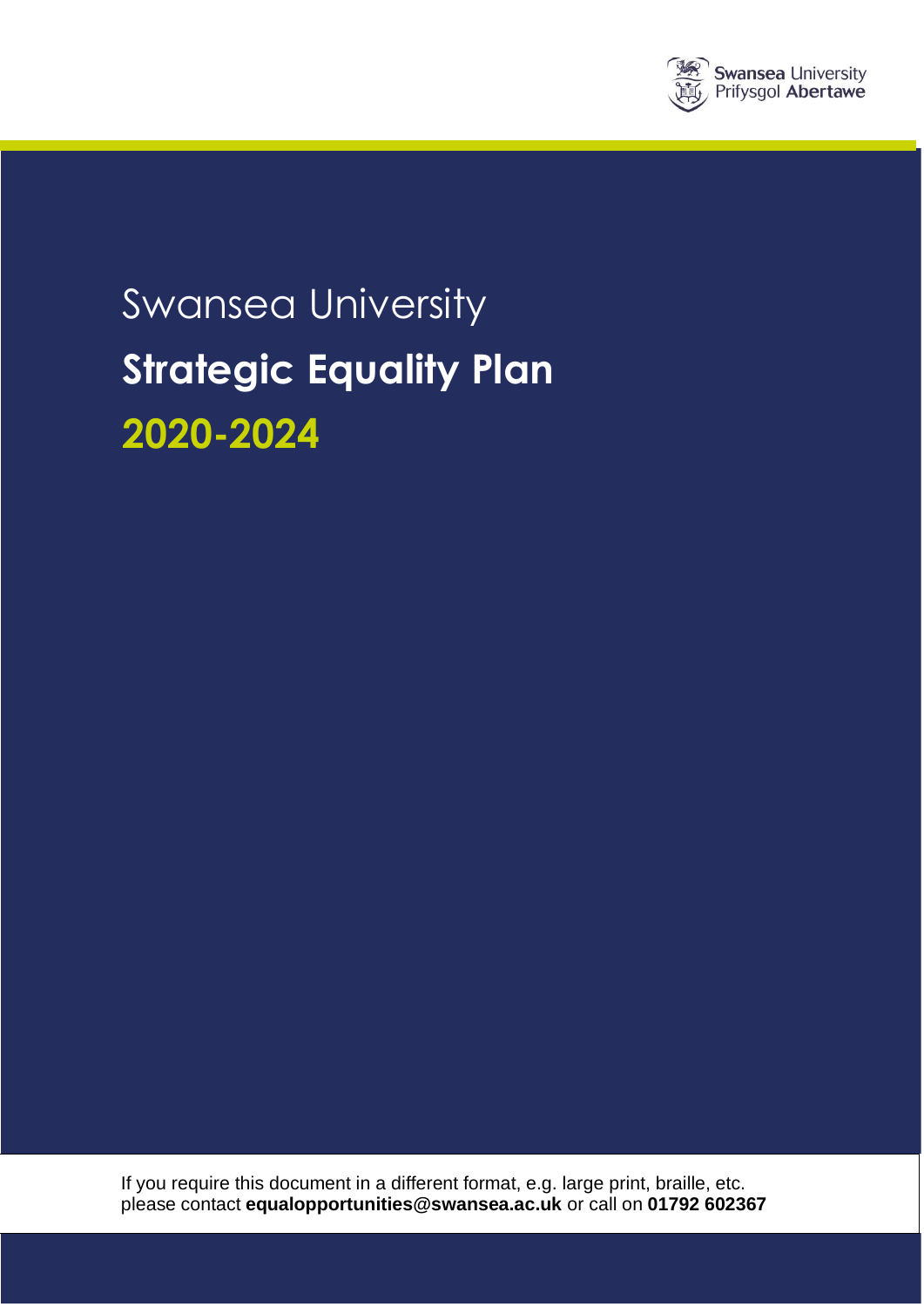# **Introduction**

Swansea University has been at the cutting edge of research and innovation since 1920. We have a long history of working with business and industry but today our worldclass research has a much wider impact across the health, wealth, culture, and well- being of our society. We have achieved an extraordinary level of success in recent years, and as we approach our centenary we look forward to a bright future.

Swansea University will celebrate its Centenary on July 19th 2020. This unique occasion in the University's lifetime not only presents an opportunity to celebrate theUniversity's achievements and journey over the past 100 years but is also a time to focus on the future**.**

The University Strategic Plan encompasses 20 centenary commitments. A number of these commitments have synergy with the intent of this Strategic Equality Plan. Some ofthese areas include improving the student experience, widening participation and a commitment to provide a safe and inclusive environment that improves diversity and enables all of the University community to fulfil their potential.

At Swansea University we recognise the importance of embedding equality anddiversity and aim to ensure that equality is at the heart of everything that we do.

During the period of our previous plan, we were delighted to have been recognised as being successful in gaining a number of equality related charters including a Silver Athena SWAN University level award (gender) and a top 50 position in the Stonewall Workplace Equality Index. We aim to replicate similar progress in other equality areas. With this recognition comes responsibility, and in the context of a climate undergoing considerable change, we are committed to ensuring the equality and diversity agenda isgiven a high priority. We will proactively work together with our stakeholders to deliver on our equality priorities, eliminating all forms of barriers and discrimination, and creating inclusive working and learning environments. We understand that people's identities and social positions are shaped by multiple factors, creating unique experiences and perspectives. Intersectionality is therefore an increasing topic of consideration for the University. In the coming years, we aim to further explore intersectionality through our involvement in the various equality charters.

We aim to provide an environment of research excellence, with research that is world- leading, globally collaborative and internationally recognised; Deliver an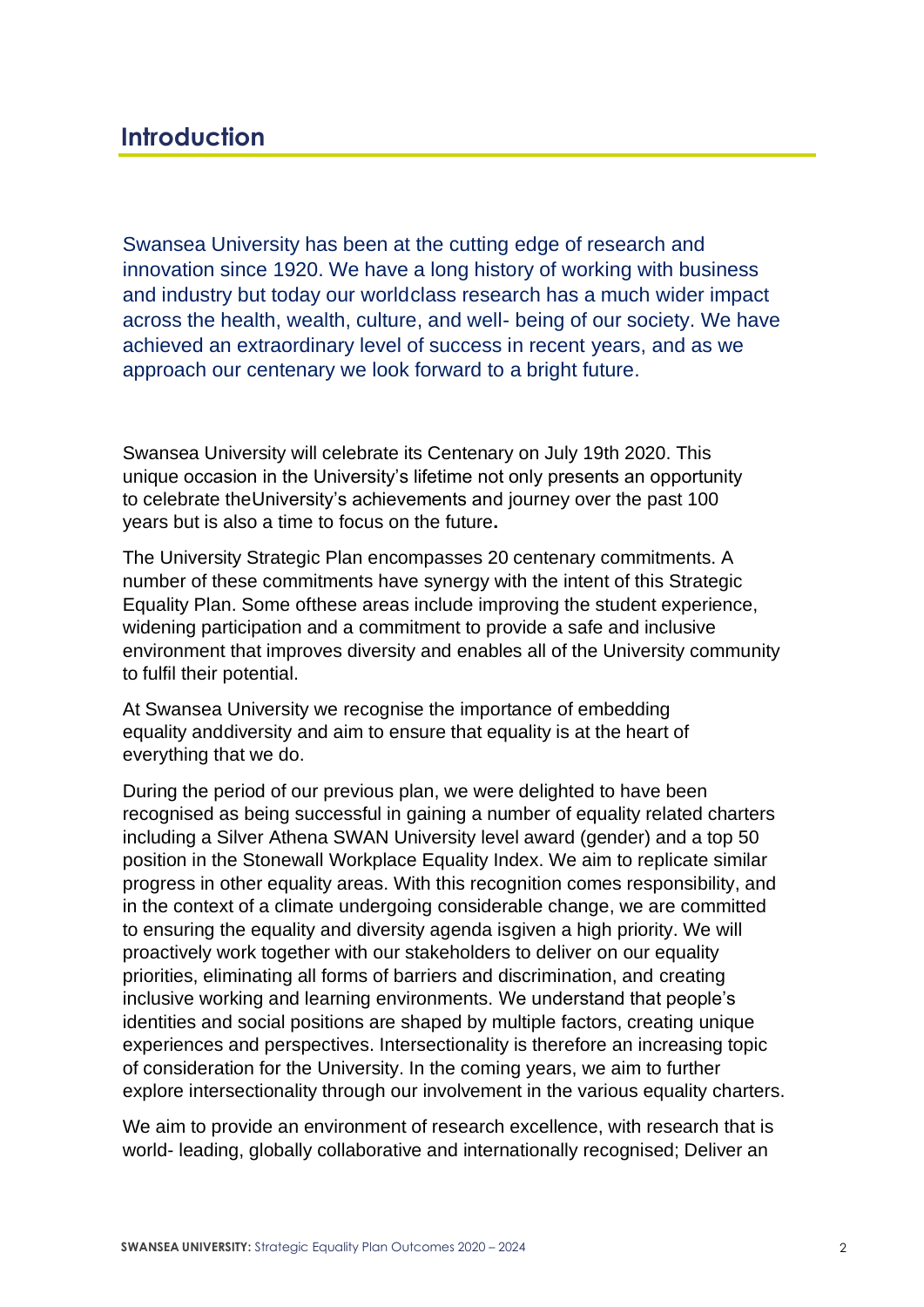outstanding student experience, with research-led and practice-driven teaching of the highest quality that produces global graduates educated and equipped for distinguished personal and professional achievement; Use our research strength, collaboration with industry and global reach, to drive economic growth, foster prosperity, enrich the community and cultural life of Wales and, contribute to the health, leisure and wellbeingof its citizens. Our [University](https://www.swansea.ac.uk/media/strategic-plan-2020-english.pdf) Strategic Plan contains further information.

Swansea University provides a first-class education and experience for over 20,000students, and employs in excess of 4000 staff, across 3 academic Faculties.

The University is positioned in the UK Top 30 of the [Research Excellence](http://www.swansea.ac.uk/media-centre/news-archive/2014/swansearesearchbreaksintouktop30researchexcellenceframeworkref2014.php?utm_source=what-uni-profile&utm_medium=ref&utm_campaign=icons-2016)  [FrameworkLeague Table.](http://www.swansea.ac.uk/media-centre/news-archive/2014/swansearesearchbreaksintouktop30researchexcellenceframeworkref2014.php?utm_source=what-uni-profile&utm_medium=ref&utm_campaign=icons-2016) It has a gold rating in the national Teaching Excellence and Student Outcomes Framework (TEF), and has a 5-star rating for teaching quality.

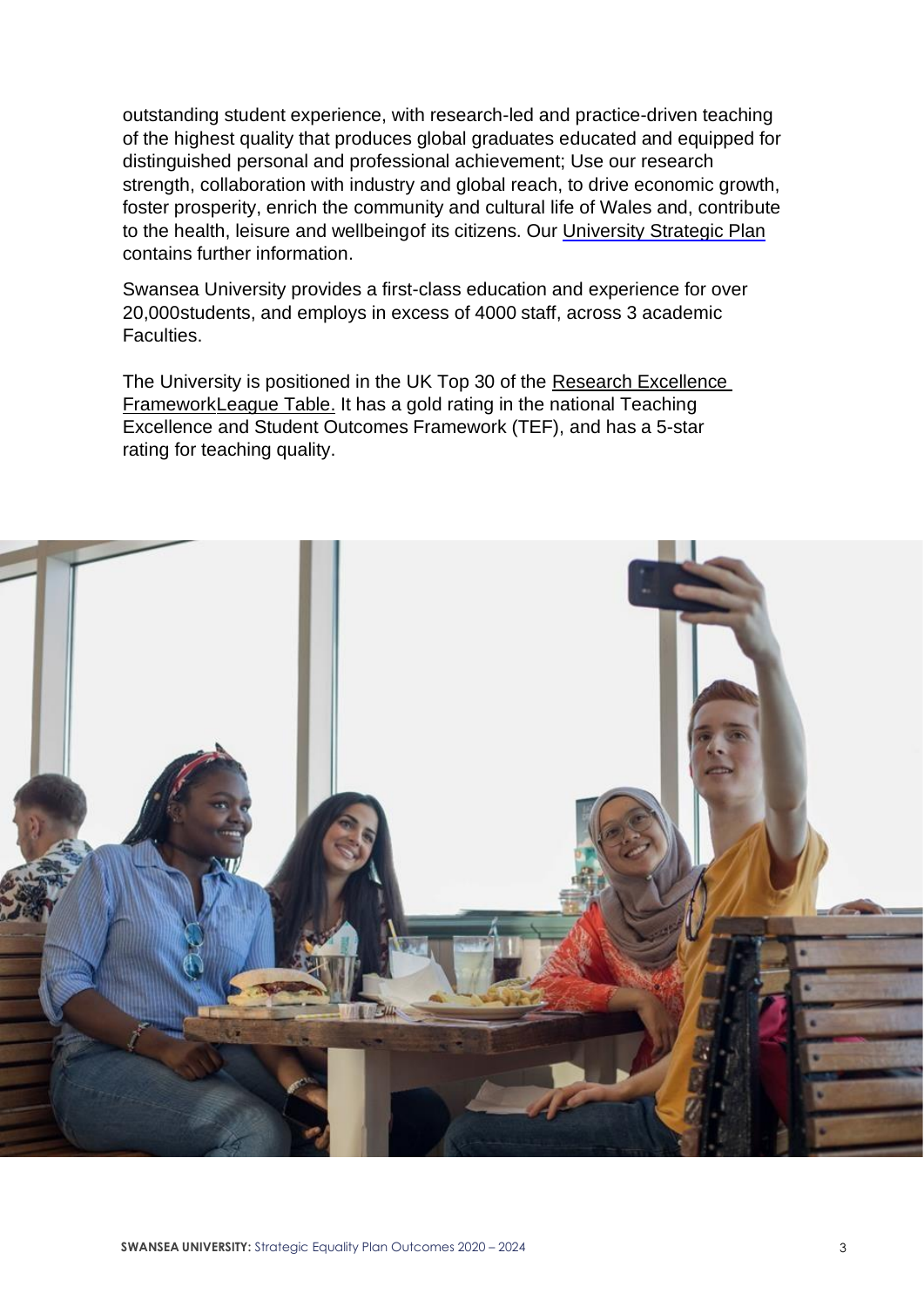# **1: THE EQUALITY ACT 2010**

# **General Equality Duty**

The Equality Act 2010 came into force in October 2010 and it places an equality duty on public sector bodies such as Swansea University. In carrying our functions, we must have due regard to the need to:

- Eliminate discrimination, harassment, victimisation and any other conduct that is prohibited under the Act;
- Advance equality of opportunity between persons who share a relevant protected characteristic and persons who do not share it; and
- Foster good relations between persons who share a relevant protected characteristic and persons who do not share it.

The General Duty covers the following protected characteristics:

Age, Disability, Gender Reassignment, Pregnancy and Maternity, Race, Religion and belief, Sex and Sexual orientation, Marriage and Civil partnership (in respect of the requirement to have due regard to the need to eliminate discrimination).

The University Strategic Plan encompasses 20 centenary commitments. A number of these commitments have synergy with the intent of this Strategic Equality Plan. Some of these areas include improving the student experience, widening participation and a commitment to provide a safe and inclusive environment that improves diversity and enables all of the University community to fulfil their potential.

# **Welsh Language Standards**

As a University we are committed to the [Welsh Language Standards](https://www.swansea.ac.uk/welsh-language-standards/what-are-the-welsh-language-standards/) and have additional actions in place to promote and facilitate the use of the Welsh language

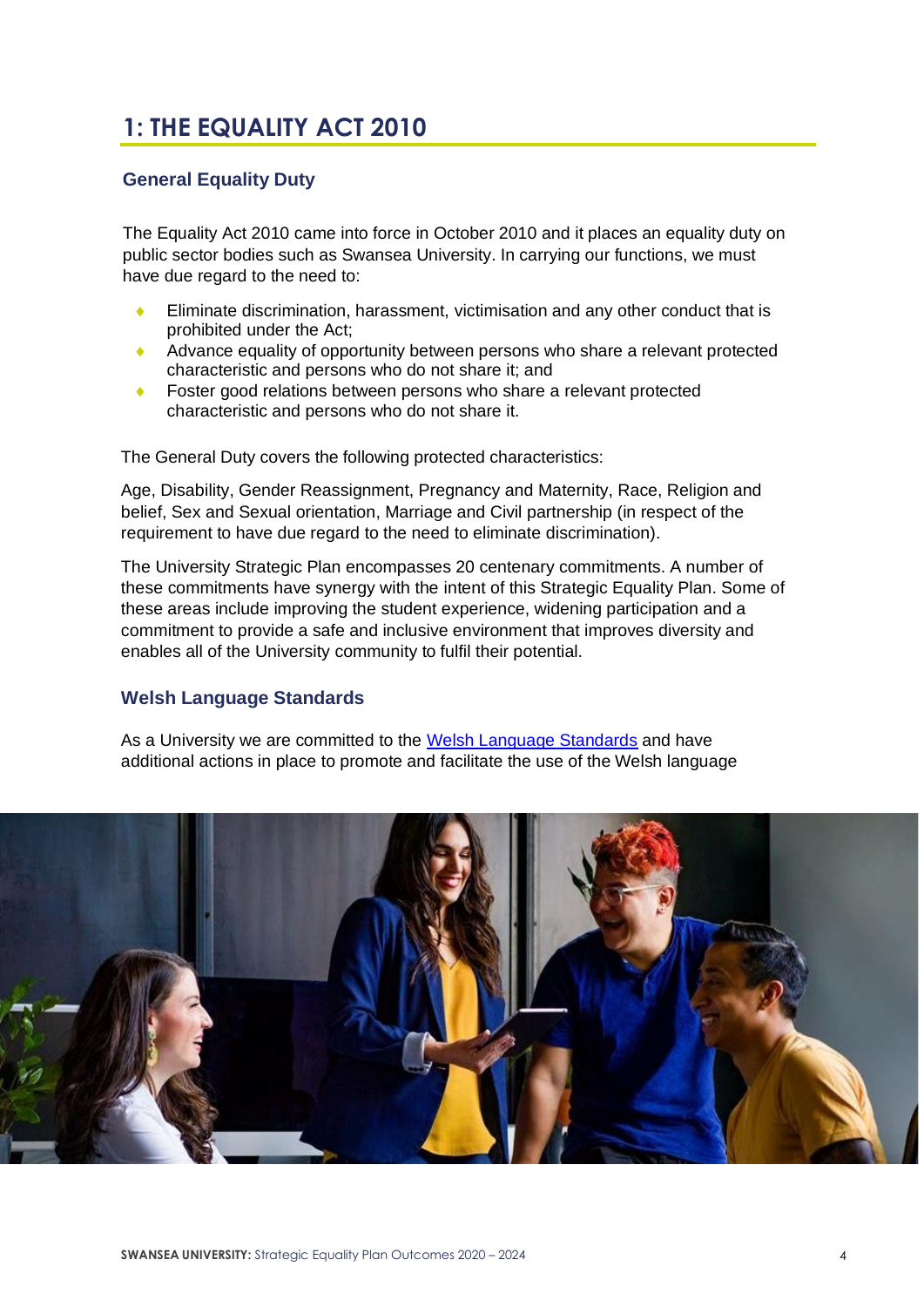# **2: ENGAGEMENT AND CONSULTATION**

In order to inform this Strategic Equality Plan we have engaged and consulted with:



**(SUCH AS CENSUS AND ADVANCE HE)**

**WORING GROUP REPRESENTATIVES**

**STUDENT QUANTITATIVE DATA**

Other relevant information that we have used to inform the Strategic Equality Plan includes *(but is not limited to)*:

- Equality and Human Rights Reports, including 'Is Wales Fairer? 2018' and 'Tackling racial harassment: Universities challenged (2019)'
- ◆ Legislative drivers such as the Wellbeing of Future Generations (Wales) Act 2015, and the Socio-Economic Duty ,within the Equality Act 2010
- ◆ Welsh Government Reports
- ◆ HEFCW reports and Strategic Equality Plan 2020-2024
- ◆ Internal Strategies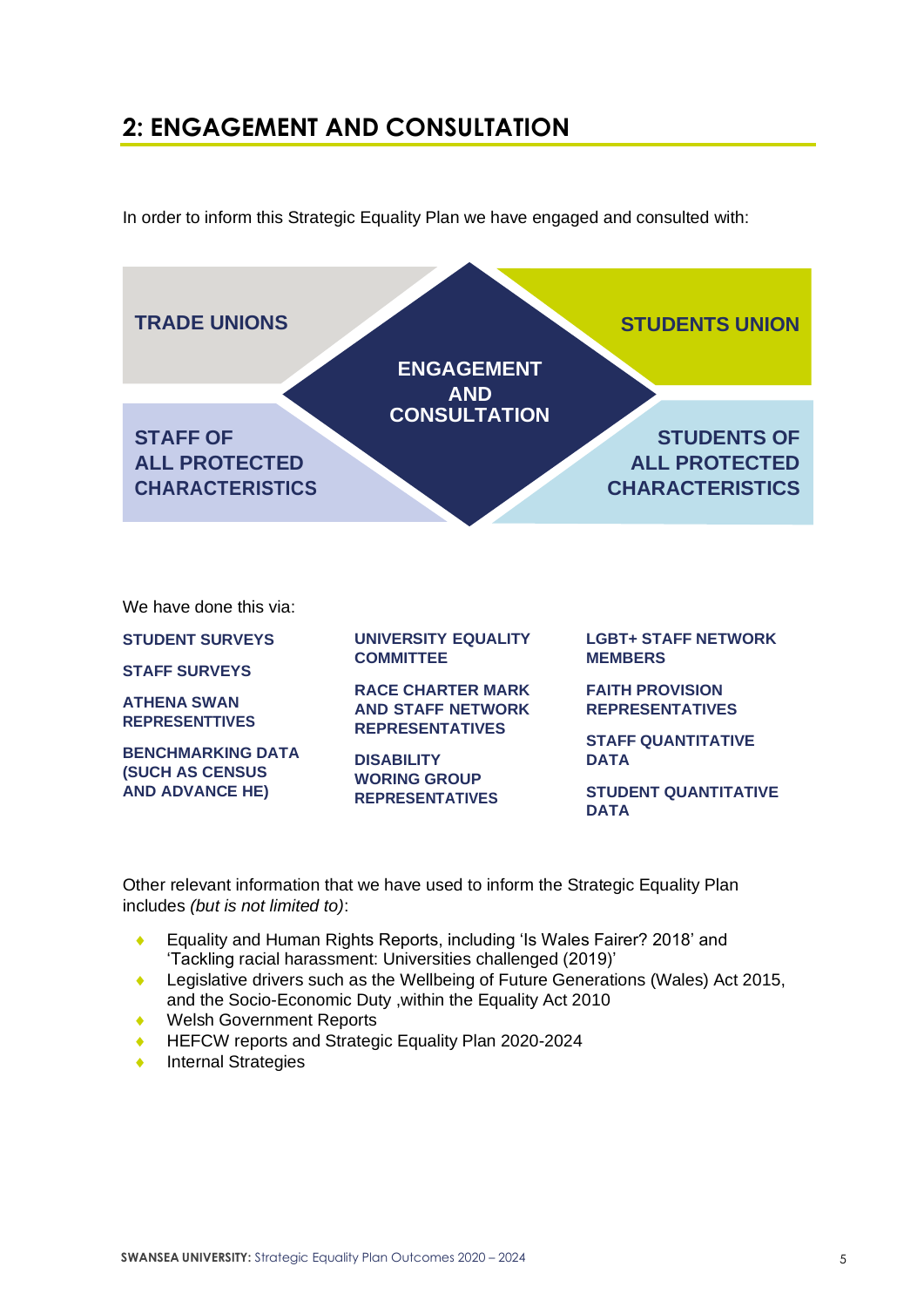# **3: STRATEGIC EQUALITY OUTCOMES**

This Strategic Equality Plan adopts an outcomes focused approach, systematically embedding equality into each of the processes underpinning our plan. We have ensured that our outcomes are aligned to the strategic direction of the University and are informed by the consultation and involvement outlined in section 2. This approach will enable us to continue to meet our current commitments whilst at the same time allow us to respond to emerging priorities.

Through consultation and external research, we have defined nine Strategic Equality Outcomes, and their associated objectives and success measures. The steps that we will take to achieve the outcomes below can be found in the Action Plan document [here.](https://www.swansea.ac.uk/media/SEP-Action-Plan-2020-2024.pdf)

# **Outcome 1:**

# **Ensure fairness in pay with regards to gender, ethnicity and disability, by reporting on and reducing the identified pay gaps.**

Objectives and Overall Success Measure:

- Gender: To reduce the current mean gender pay gap by 2 percentage points by 2024
- Race: To identify the current mean and median ethnicity pay gap using the same methodology as used to calculate the gender pay gap (Gov.uk)
- ◆ Disability: To identify the current mean and median disability pay gap using the same methodology as used to calculate the gender pay gap (Gov.uk).

# **Key drivers:**

Equality Act 2010, Is Wales Fairer 2018 Report (Theme – Employment). Internal pay MI for gender. Community engagement outcome. Socio Economic Duty in Wales. Athena SWAN Silver Action Plan and Athena SWAN Silver application 2021, Race Equality Charter, University Strategic Plan 2020, Welsh Government's Strategic Equality Plan, External MI from Higher Education Statistical Report 2019, University Equality Plan 2016-2020.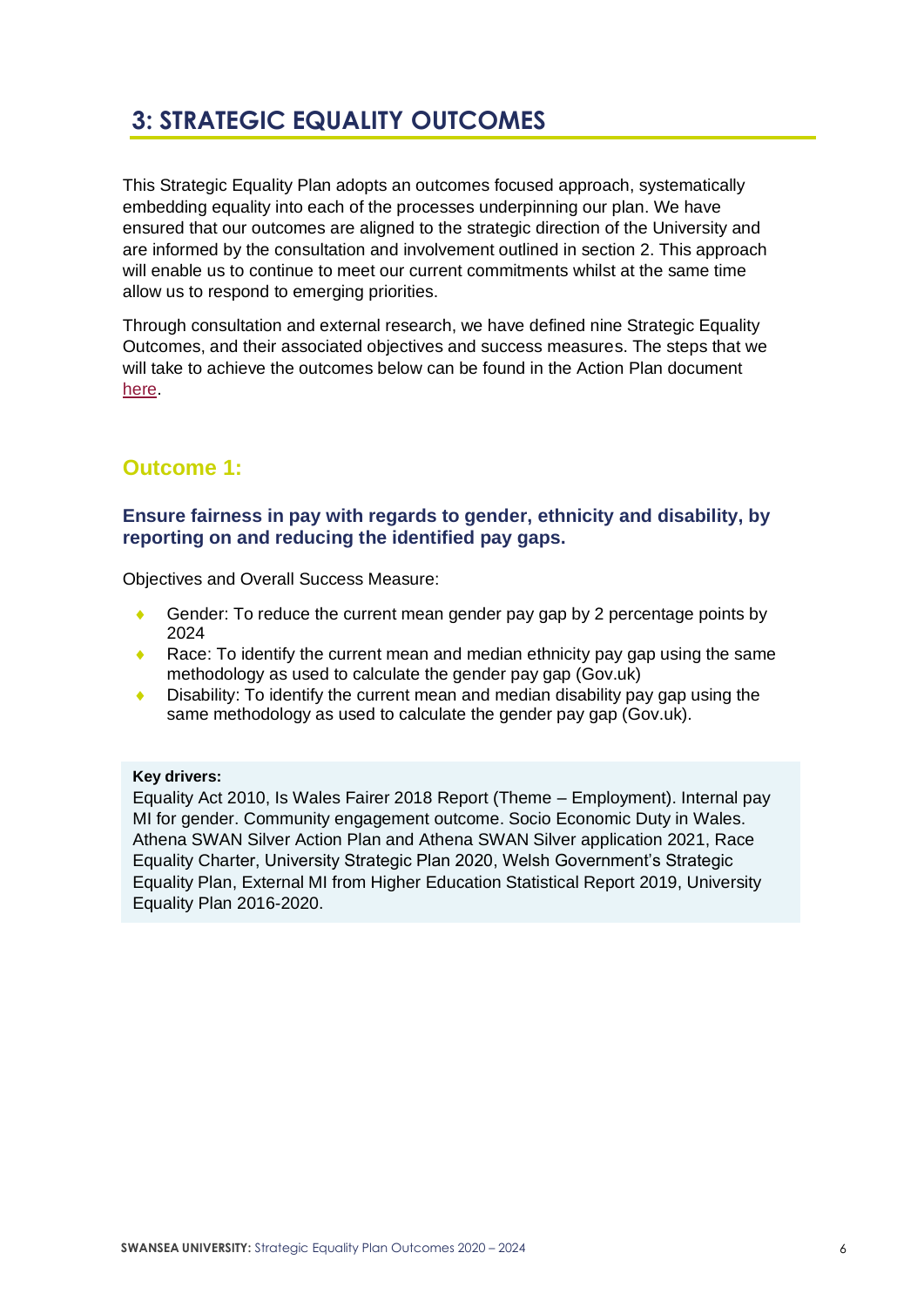# **Outcome 2:**

# **Promote and improve a culture of dignity and respect for all by increasing awareness of reporting of bullying and harassment.**

Objectives and Overall Success Measure:

- Staff and students demonstrate an increased awareness of policy in relation to Dignity at Work and Study.
- ♦ Staff and students report an increased confidence in the reporting of bullying and harassment

#### **Key drivers:**

University Culture Survey, Equality Act 2010, Is Wales Fairer 2018 Report, (Theme – Justice and Personal Security) EHRC Race Enquiry 2019. University Strategic Plan 2020 (Strategic Enabler 15 -We will provide a safe, inclusive, and supportive environment that upholds our commitment to improving diversity and enables people to fulfil their potential). Fee and Access Plan 2019/2020. HEFCW reports and Strategic Equality Plan 2020-2024

# **Outcome 3:**

# **An Improved Diversity of Representation on University Governance Committees**

Objectives and Overall Success Measure:

- There is a 50/50 gender balance on Council University committees, where this has not been achieved so far
- ◆ Increase the % of Black Asian and Minority Ethnic (BAME) Council members to 10%, reflective of the local area.

#### **Key drivers:**

Is Wales Fairer 2018 Report (Theme 7, Participation), Athena SWAN, and Race Equality Charter, Welsh Government Gender Equality Review 2018, Internal MI, Community engagement outcome. HEFCW reports and Strategic Equality Plan 2020-2024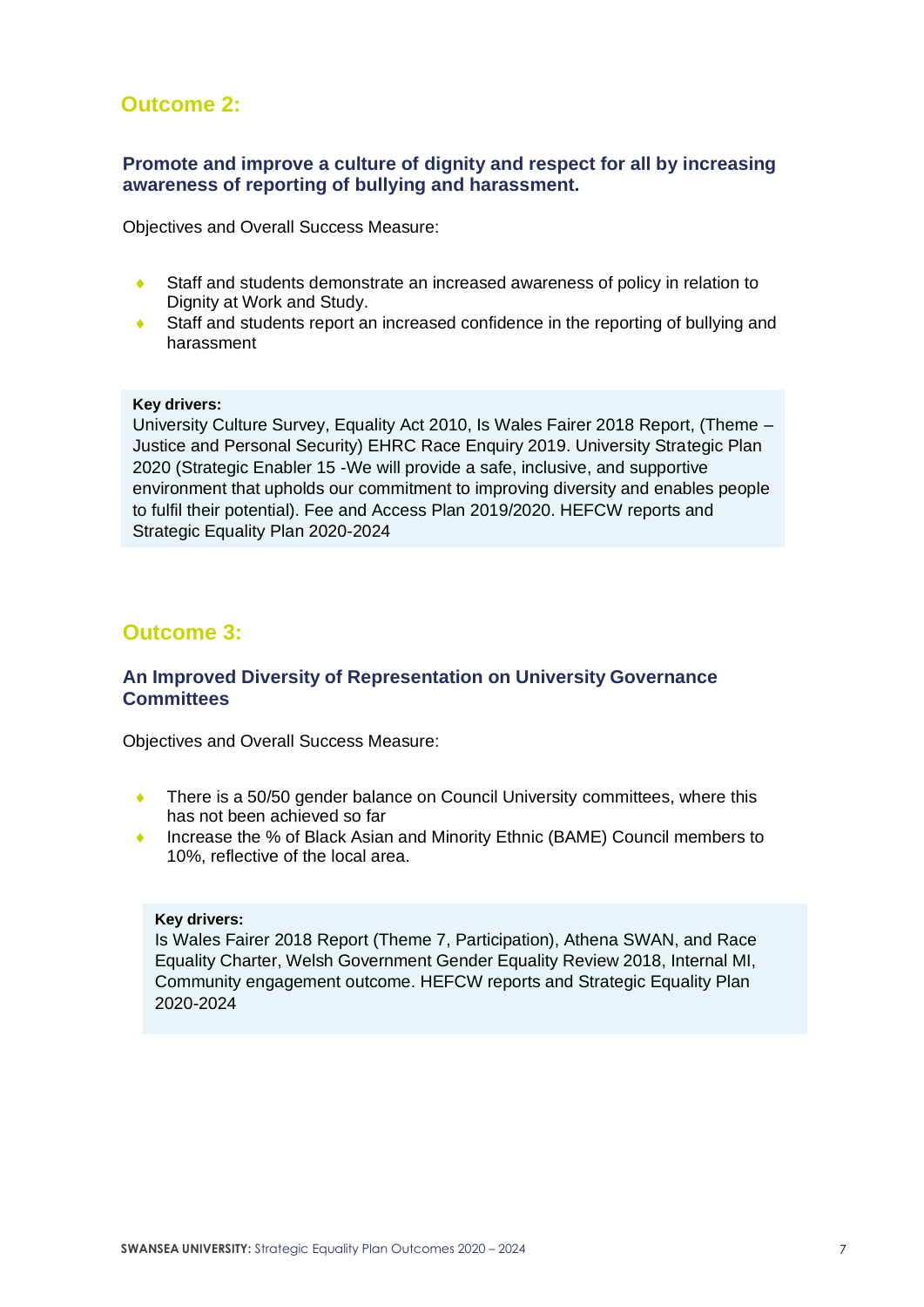# **Outcome 4:**

# **Attract and recruit diverse and quality leaders who fulfil our leadership values and behaviours**

Objectives and Overall Success Measure:

- ◆ Over the 4 year period, for all PVC, Director and Heads of Faculty roles, 50% of those appointed are female.
- ◆ Over the 4 year period, for all PVC, Director and Heads of Faculty roles, 15% of those appointed are BAME.
- ◆ Over the 4 year period to increase the % of LGBT+ Professors to 2.4%.

#### **Key drivers:**

Is Wales Fairer 2018 Report, Athena SWAN, and Race Equality Charter, Stonewall WEI, Welsh Government Gender Equality Review 2018, Internal MI, Community engagement outcome.

# **Outcome 5:**

# **To develop a diverse, high quality academic and professional services workforce**

Objectives and Overall Success Measure:

- $\bullet$  Higher success rate of all applicants to academic promotions at all levels, specifically a higher success rate for female academic and BAME academics
- Gender: To reduce the current mean gender pay by 2 percentage points by 2024

#### **Key drivers:**

Is Wales Fairer 2018 Report, Athena SWAN, and Welsh Government Gender Equality Review 2018, Internal MI, Community engagement outcome.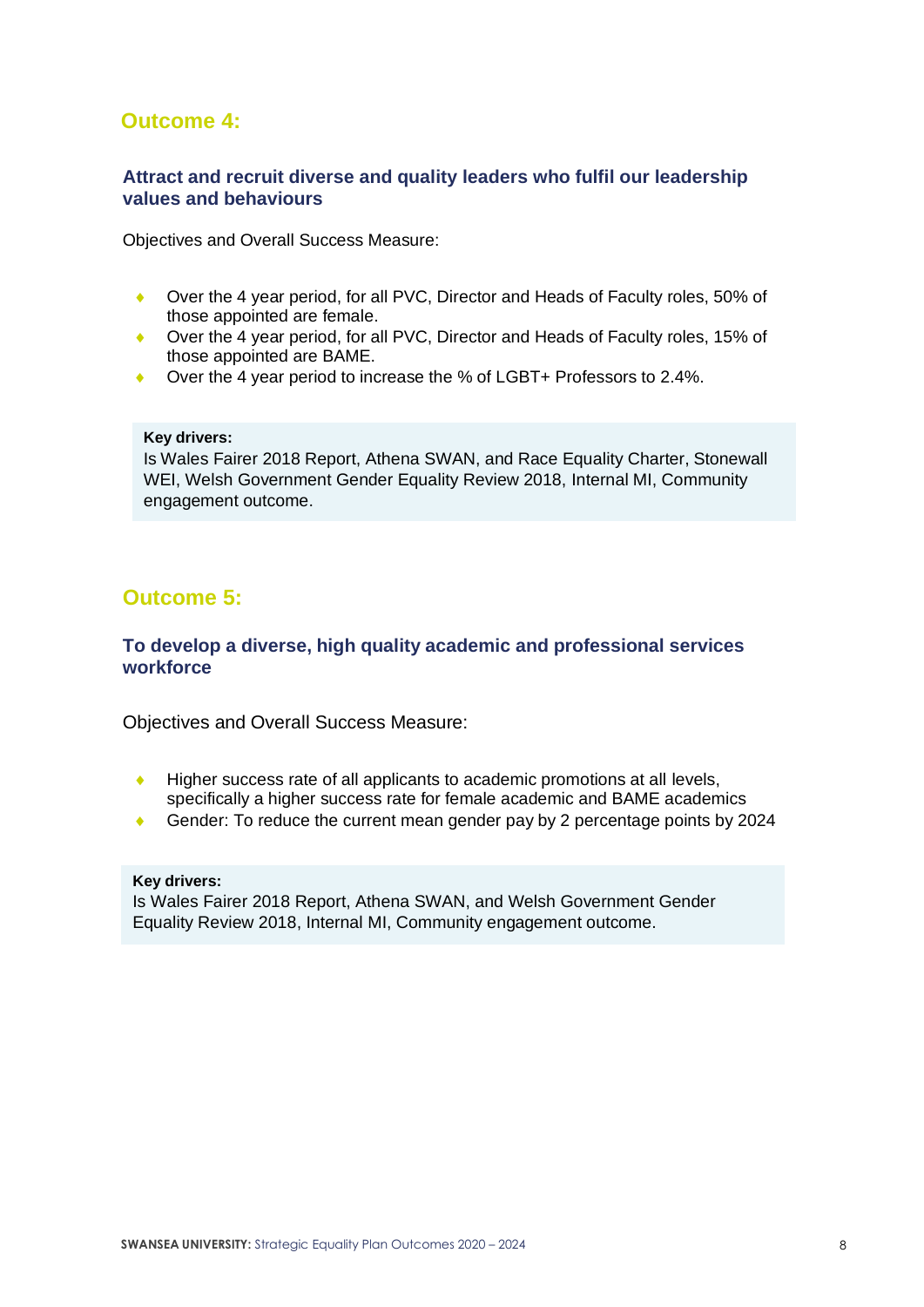# **Outcome 6:**

# **To attract and recruit a diverse high quality academic and professional services staff that share our ambition**

Objectives and Overall Success Measure:

- Numbers of female Professors increased to sector benchmark
- To increase the success rate for BAME applicants at appointment, to make this comparable to white applicants.

#### **Key drivers:**

Is Wales Fairer 2018 Report, Athena SWAN, Welsh Government Gender Equality Review 2018, Internal MI, Community engagement outcome.

# **Outcome 7:**

#### **Excelling achievement for students from all ethnic backgrounds**

Objectives and Overall Success Measure:

◆ The degree awarding differential for BAME students is reduced.

#### **Key drivers:**

UUK Attainment Gap Pledge**,** Race Equality Charter, NSS, Athena SWAN, Is Wales Fairer Report 2018, Socio-Economic Duty, Internal MI. HEFCW reports and Strategic Equality Plan 2020-2024

# **Outcome 8:**

## **Delivery of an innovative and collaborative CONNECT programme aimed at students to promote positive and healthy behaviours**

Objectives and Overall Success Measure:

◆ To embed wellbeing into the culture of our institutions, creating a connected community with trained staff and students ("Connectors"), enabling a shift to a whole university approach supporting mental health and wellbeing.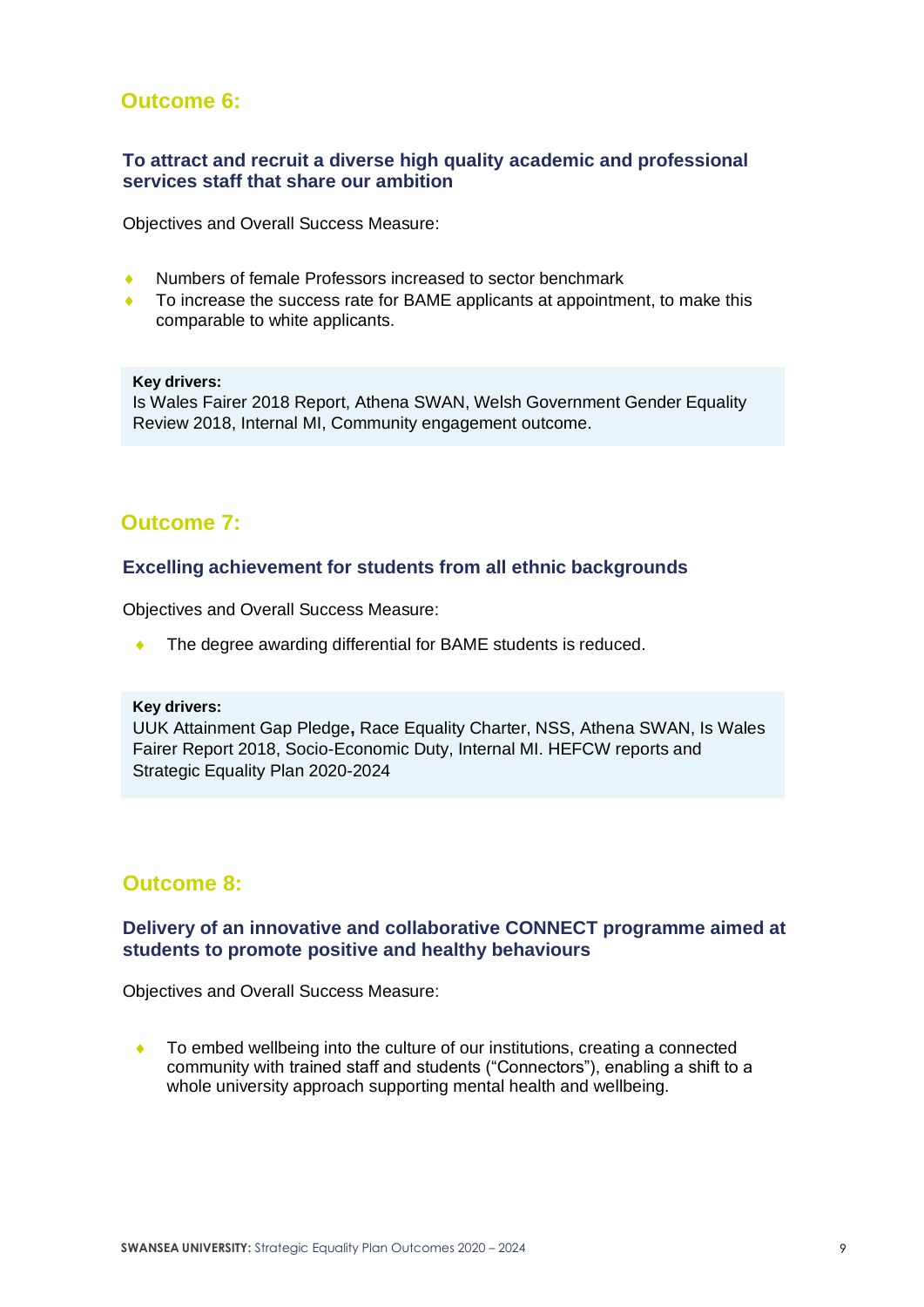To establish a sustainable preventative model of delivery that is flexible and meets the differing needs of partner institutions, and, changes in student wellbeing needs over time.

#### **Key drivers:**

Welsh Government well-being and health related strategies, HEFCW, the Well-being of Future Generation Act (2015). The Equalities Act, The Violence Against Women, Domestic Abuse and Sexual Abuse Act (2015). Socio-Economic Duty. Internal MI. Community Engagement. HEFCW reports and Strategic Equality Plan 2020-2024

# **Outcome 9:**

#### **Centenary curriculum commitment will be embedded by 2024**

Objectives and Overall Success Measure:

 The six dimensions of the Centenary Curriculum will be embedded to the highest standard within all programmes to develop the Swansea Graduate.

#### **Key drivers:**

University Centenary Plan, Welsh Government well-being and health related strategies, HEFCW, the Well-being of Future Generation Act (2015). The Equalities Act, The Violence Against Women, Domestic Abuse and Sexual Abuse Act (2015). Socio-Economic Duty. Internal MI. Community Engagement. HEFCW reports and Strategic Equality Plan 2020-2024

**The steps that we intend to take to meet all of our equality outcomes (including gender pay and relevant timescales) can be found in [here.](https://www.swansea.ac.uk/media/SEP-Action-Plan-2020-2024.pdf)**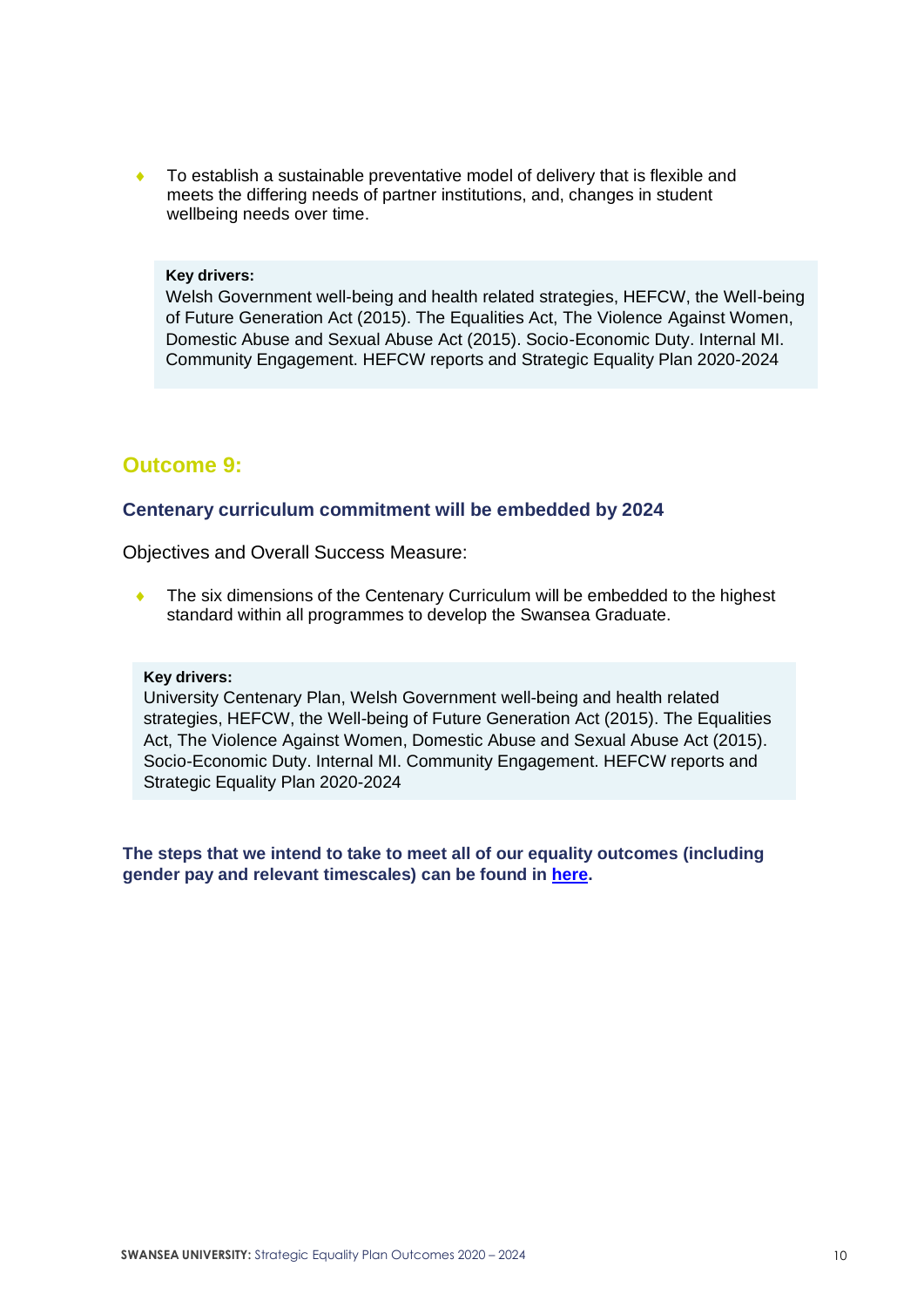The following information details the ways in which Swansea University works as an organisation to promote the general duties of the legislation, including eliminating discrimination, harassment, and victimisation; advancing equality of opportunity between persons who share a relevant protected characteristic and persons who do not share it; and fostering good relations between persons who share a relevant protected characteristic and persons who do not share it.

## **Performance Enabling &Training**

In order to promote knowledge and understanding of both the general and Welsh Specific Duties amongst Swansea University employees, we will continue to:

Provide equality and diversity training and unconscious bias training for new staff as part of the induction process. All staff are afforded the opportunity to access training and development relevant to their roles and responsibilities. This is facilitated through the Professional Development Review process, or self-service. Each year the University promotes an active equality calendar of events, covering a range of protected characteristics. These events aim to foster good relations and promote understanding between individuals of differing protected characteristics.

### **Equality Impact Assessment**

We will continue to assess the likely impact of the work we do for its effect on people who share protected characteristics. Utilising standard documentation, assessments are undertaken by policy holders, decision makers and/or those with responsibility for practice/procedure. Those reports that identify adverse impact will be published in the University's Equality Annual Report.

## **Relevant Equality Data**

We are required to periodically identify relevant information that we hold and also collect information that we do not hold. This data is routinely captured and reported on in the University Equality Annual Report.

#### **Monitoring and Reporting**

Progress made against the objectives in this Strategic Equality Plan and the effectiveness of the related actions will be monitored and reviewed by the University Equality Committee that meets 3 times per year. Using internal and external data sources to measure impact, progress will be shared with the University senior governance, and will be documented and published in the [University's Equality Annual](https://www.swansea.ac.uk/media/Equality-Annual-Report-2019.pdf) [Report](https://www.swansea.ac.uk/media/Equality-Annual-Report-2019.pdf) which is available on the University web pages by April of each year